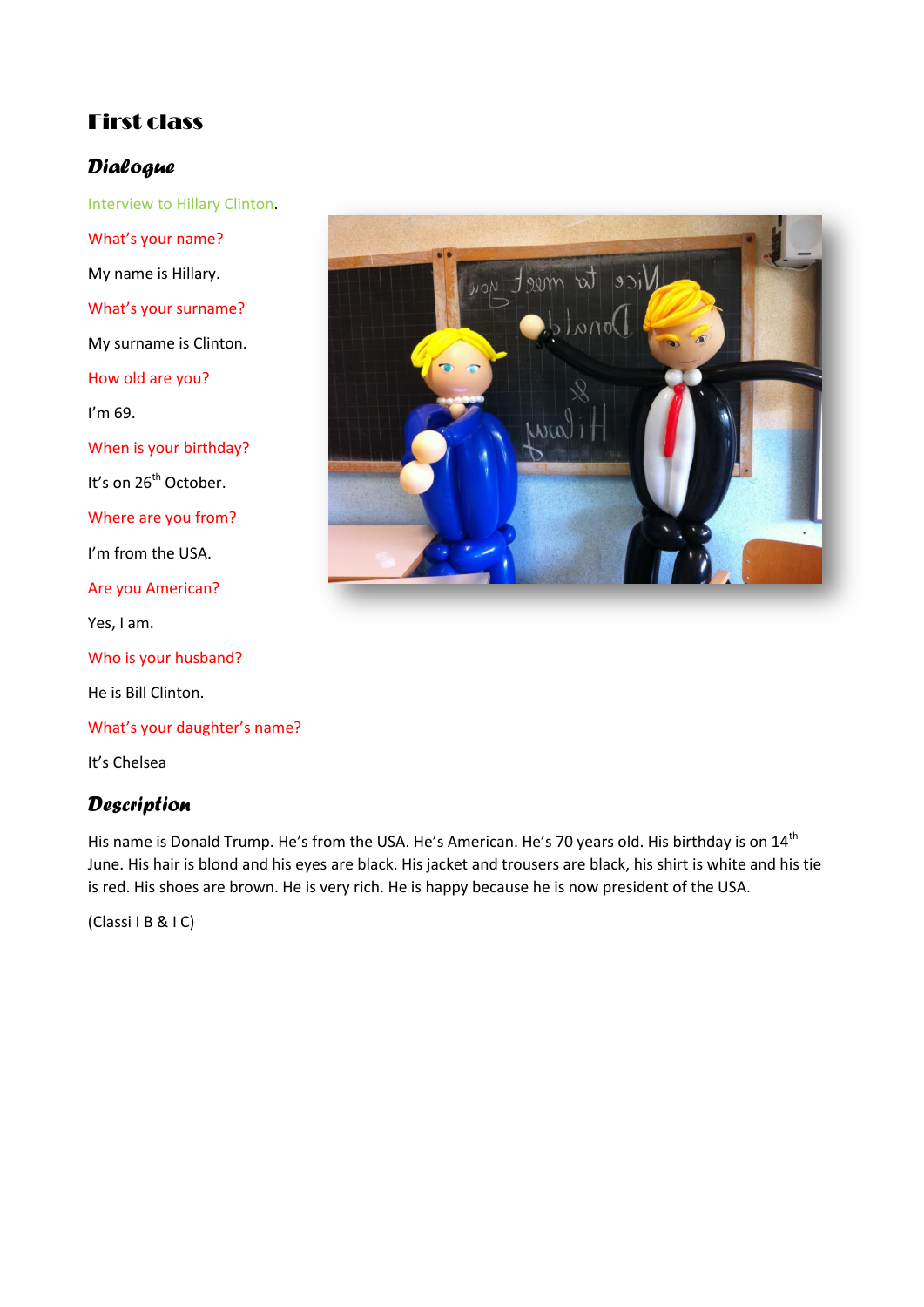### Second class

### *Letter*

Donald and Hilary sent us a letter telling about when they were teenagers:

Dear students of 2C,

I'd like to thank you for your warm welcome. Your school is really big and well equipped. Your teachers are kind and nice.

I want to tell you about when I was a teenager like you.

I had braces and I wore glasses … I wasn't very popular, but I wanted to be a very important person in the future. My favorite subject was History. What is your favorite subject?

I liked playing beach volley and riding a bike, and during the week I usually played football with my two brothers, but I wasn't good at it. I liked dog and I loved playing with it.. What do you like doing in your free time?

I liked the song "gangam style" and I always danced it having a shower. I lived in Florida and I loved the sea. My family was very rich because …my father once won the lottery!

When I visited your school you asked me about my pearl necklace: it was my mother's. This is the story of my life.

Please write me soon, I'm looking forward to hearing from you soon

Bye, bye

Hillary

( Classe IIC)

# Third class

#### *Newspaper report*

Today Donald Trump and Hillary Clinton are visiting our school, IC Guicciardini in Montalve school. They are both famous because they have fought one against the other to become the USA president. On 8<sup>th</sup> November 2016 Donald won the elections.

Today Trump is wearing a very elegant smoking. During his visit at Guicciardini school Trump told us that he is going to build a wall in Italy too because he doesn't like immigrants. We told him that ... it's not a good idea!